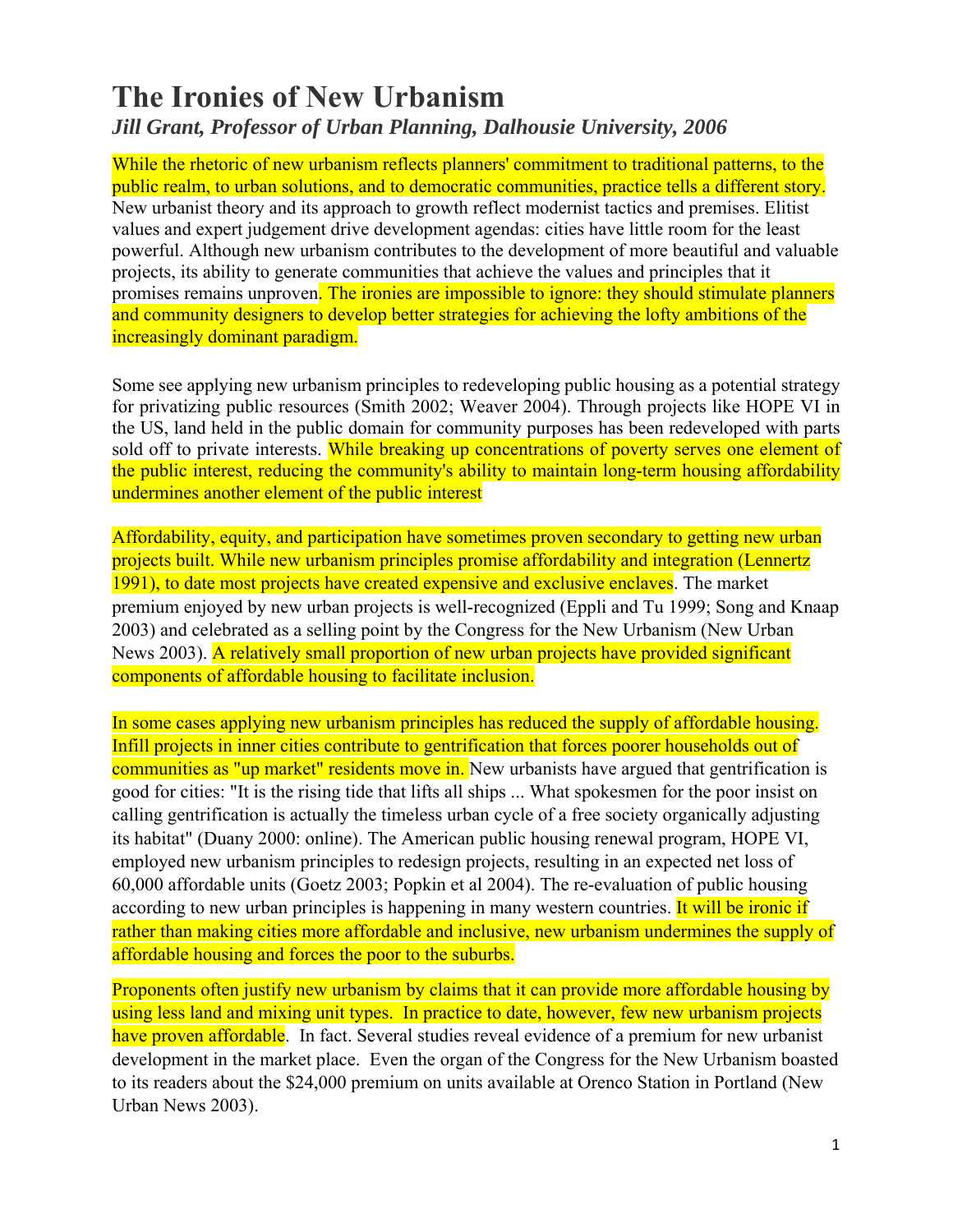### **Affordable housing in New Urbanist Communities: A survey of developers**  *Emily Talen, Professor of Urban Planning, Arizona State University, 2008*

*Within neighborhoods, a broad range of housing types and price levels can bring people of diverse ages, races and incomes into daily interaction, strengthening the personal and civic bonds essential to an authentic community. – CNU Charter principle XIII* 

A recent survey of the affordability of a sample of 152 New Urbanist developments or Traditional Neighborhood Developments (TNDs) from around the country revealed that 90 percent of them would not be affordable to someone making the average teacher's salary for a given locality. This is unsurprising, as two decades of New Urbanist developments have demonstrated that providing a quality public realm, a mix of unit types, good walkability and community facilities can quickly result in housing priced out of reach of the very mix of society it was intended to foster. This situation forces all of us to confront a basic malfunction in American city design: good urban places often fail to be inclusive.

This lack of social integration in New Urbanist developments is a major problem. After all, New Urbanism was the movement that vowed to do something about concentrated poverty by creating mixed-income neighborhoods. It was this group that was pushing the idea that diversity is essential for good urbanism, and that the concentration of poverty in the inner city and the spread of affluent, homogenous suburbs at the periphery are two sides of the same coin. It was – and still is – an admirable, socially progressive idea, but now the time has come to take stock of where this idea is going and to consider whether the present situation of building walkable places that exclude low- and even middle-income groups can be turned around.

To avoid the messy debates over wealth redistribution, many New Urbanist architects and developers take the minimalist response, dreaming of a design solution to the problem – "let the market address affordability," they say. Their view is that it is enough for New Urbanism to construct the proper physical parameters of urbanism. It is, after all, a design movement. The main objective should be to prepare the "inaugural condition" (a term used often by Andrés Duany), a condition that will eventually, it is hoped, evolve into diversity by virtue of its having laid down the proper forms and patterns believed to be most conducive to it.

New Urbanists cannot afford to be ambiguous about achieving their affordability goals. They cannot continue to measure their success on the basis of form only. Every time there is a project bearing the name "New Urbanism," there should be an assessment of its inclusiveness. Getting the project to be inclusive will involve implementing a whole range of strategies, from the involvement of non-profit developers and community trusts to the need to cut through red tape and eliminate regulatory barriers. If New Urbanists want to adhere to their charter and its eloquent goals, they will have to break with their design-centric past and delve into the messy business of building – and getting – places that are truly inclusive. New Urbanists must come to see real diversity as essential to giving weight and substance to the beauty of their designs.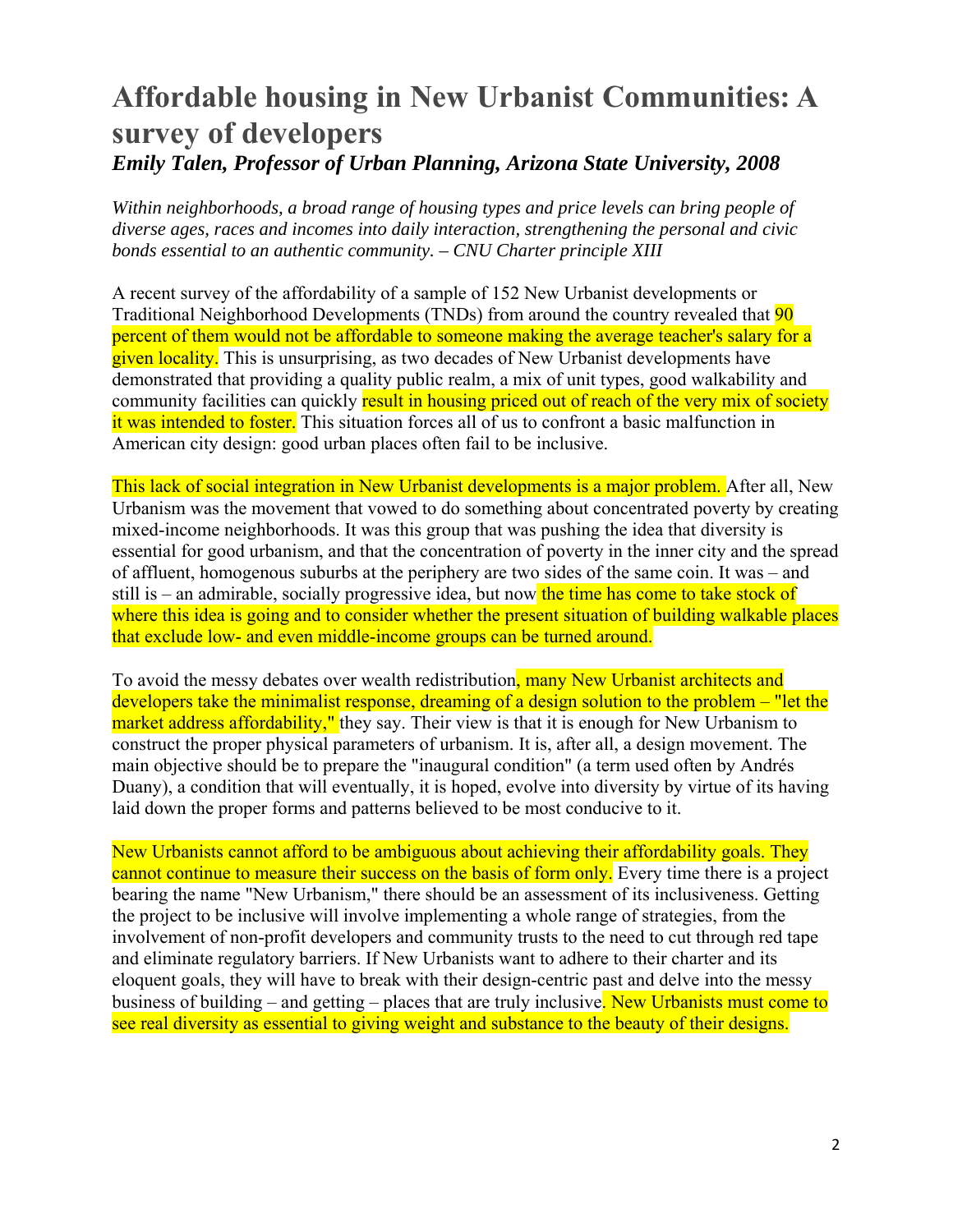### **Affordable New Urbanist Housing**  *Emily Talen, Housing Affordability, CNU Report, 2008*

How essential is social diversity as a near-term, ascertainable social reality? How far can New Urbanism—and the CNU in particular—go in its quest to promote it? New urbanists have a unique perspective on housing affordability that goes well beyond the simple provision of affordable housing as a discrete commodity; affordable housing is seen in the context of neighborhood design, where pedestrian experience, quality public spaces, and walkable access to services is an essential part of the affordability equation.

Hope VI amply demonstrated the potential of New Urbanism to foster livable, mixed income neighborhoods. There, as in most new urbanist work, the emphasis is on mix rather than any one form of housing by itself. While good design in projects that are exclusively affordable is essential, this is not really New Urbanism's primary issue. A larger issue is the elevation of the principle of urbanism within which the quality of diversity is considered essential.

How affordability, social mix, and good design can simultaneously progress has not been thoroughly worked out. Within the new urbanist camp, approaches to addressing the affordability issue range from minimalist—let the market address affordability—to interventionist, the view that New Urbanism should become more directly involved in the provision of mixed-income communities with mechanisms designed to keep them affordable.

The minimalist response takes the view that it is enough for New Urbanism to construct the proper physical parameters of urbanism. The objective should be to define the "inaugural condition"—the forms and patterns known to be conducive to diversity—intended to evolve into a place with social complexity. Furthermore, it is argued, residents of new urbanist communities should never be prevented from realizing the profits their investment in New Urbanism is likely to yield, as happens when prices and price appreciation are restricted to ensure affordability.

Others view the lack of affordability in new urbanist developments as a missed opportunity. They envision the delivery of affordable units within the context of walkable, mixed income, quality environments as a primary objective that should be pursued from multiple directions. The New Urbanism, they argue, was the movement that was going to do something about concentrated poverty by leveraging innovation in community design. Failure to deliver on this ideal in both the near and long-term is therefore highly problematic.

Two empirical conditions fuel the debate within New Urbanism over the issue of affordability. First, affordable housing is generally believed to be in a state of "crisis" in the U.S., based on the twin facts that the number of families with "critical" housing needs has increased, and the number of available affordable units has decreased. The 2005 Housing Affordability Report released by the National Low Income Housing Coalition states that "the vast majority of American renter families (81%) live in counties where a two-bedroom apartment at the Fair Market Rent is unaffordable to a family with two full-time minimum wage earners" (www.nlihc.org).

Second, new urbanist communities are widely perceived as being unaffordable to people of modest means. What percentage of new urbanist projects this applies to is unknown, but the perception that new urbanism largely caters to white, middle and upper-middle class residents is real.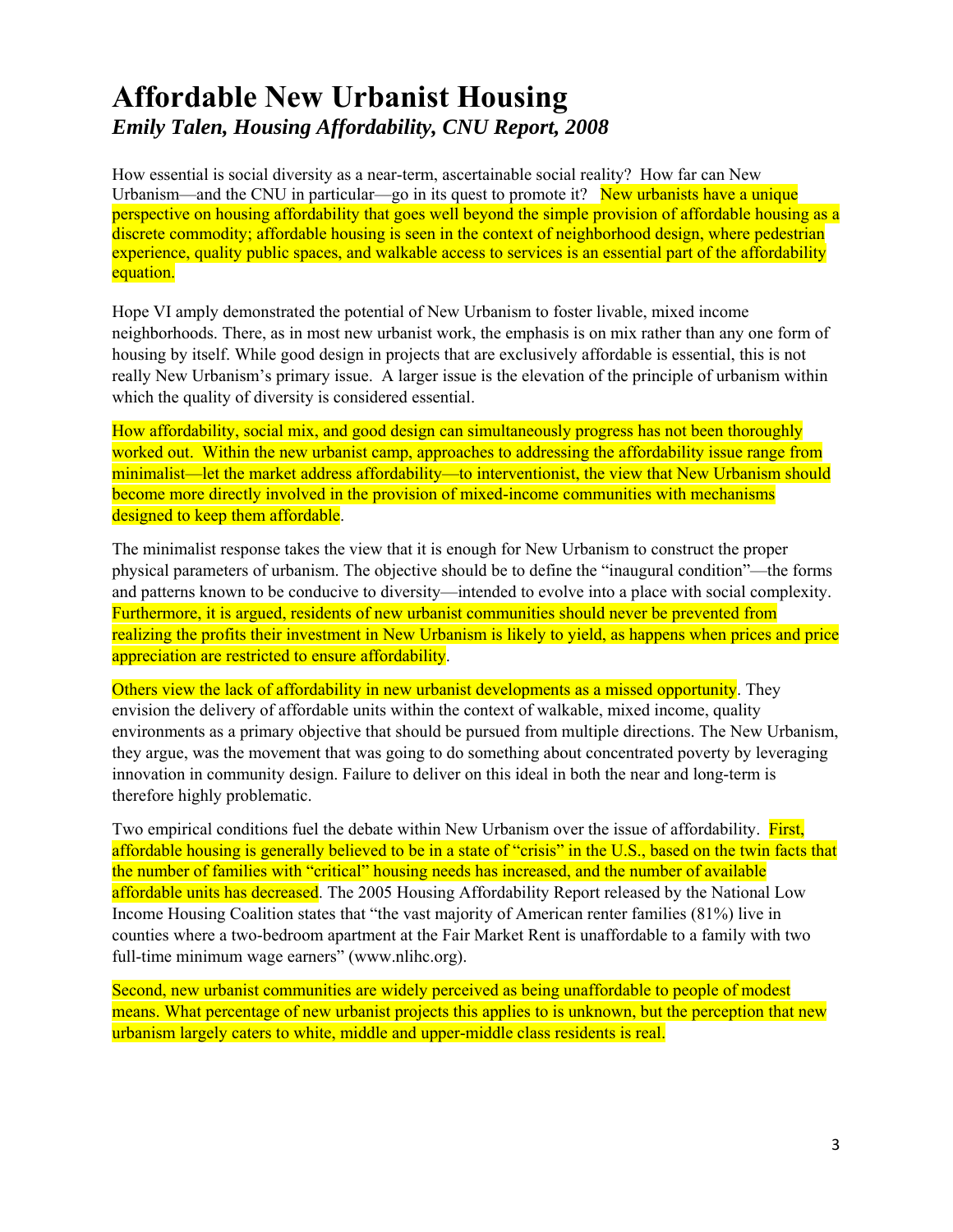### **New Urbanism is great, if you're rich** *Anonymous | April 2, 2007*

So I went to see two new New Urbanist communities this weekend - Warwick Grove in the Mid-Hudson Valley, about 50 miles from NYC, and Plainsboro Village Center in central N.J.

I haven't generally drank the New Urbanist Kool-Aid - I'm a bit too fond of both the Old Urbanism and many of those things they love to hate (like those cool four-level freeway interchanges). But I gotta hand it to the developers of these two communities (Leyland Alliance and Sharbell Development, respectively) - these communities are about ten times better than what's being developed around them. You can walk to (some) shops, they are at impressively high densities, and they just look great, at least as great as a brand-new retro place can. I think these places are going to develop real character over time.

But you've gotta have big bucks to live there. At Warwick, a 2BR/2BA condo will set you back over \$400k (and you'd better be over 55 - no kids, because, of course, kids = school taxes). At Plainsboro, prices start in the \$530s for a townhouse.

I thought New Urbanism was supposed to help create a wider range of housing choices - with accessory apartments, starter homes, etc., combining with the higher densities to make things more affordable. Is it actually doing this anywhere? I'd love to hear from anyone who can describe a New Urbanist development that someone besides the wealthy can afford (and HOPE VI doesn't count - I'm talking about something that isn't publicly subsidized).

If these two developments are typical, then New Urbanism seems a bit more like nice looking houses for rich people than the revolution in development that its supporters proclaim.

### **Affordable living, not just affordable housing**  *Public Square, A CNU Journal, July 1, 2006*

Viewed in isolation, housing affordability is a tough challenge for new urbanists. That's because new urbanists are in the business of planning and developing amenities close to housing. Land values within walking distance of transit stations, shops, parks, schools, and other facilities — all other things being equal — will always be higher than where people have to drive everywhere, notes Jennifer Hurley, a Philadelphia planner.

Given that dynamic, how can the goal of healthy, diverse, mixed-income, and mixed-use neighborhoods be achieved? Hurley and other new urbanists are recognizing that housing affordability should not be an end in itself — a better goal is affordable living. The truth is that anyone can achieve housing affordability in any metro area — if you live far enough away from where the action is. But then your transportation costs probably will rise or your income fall, neither of which is a bargain.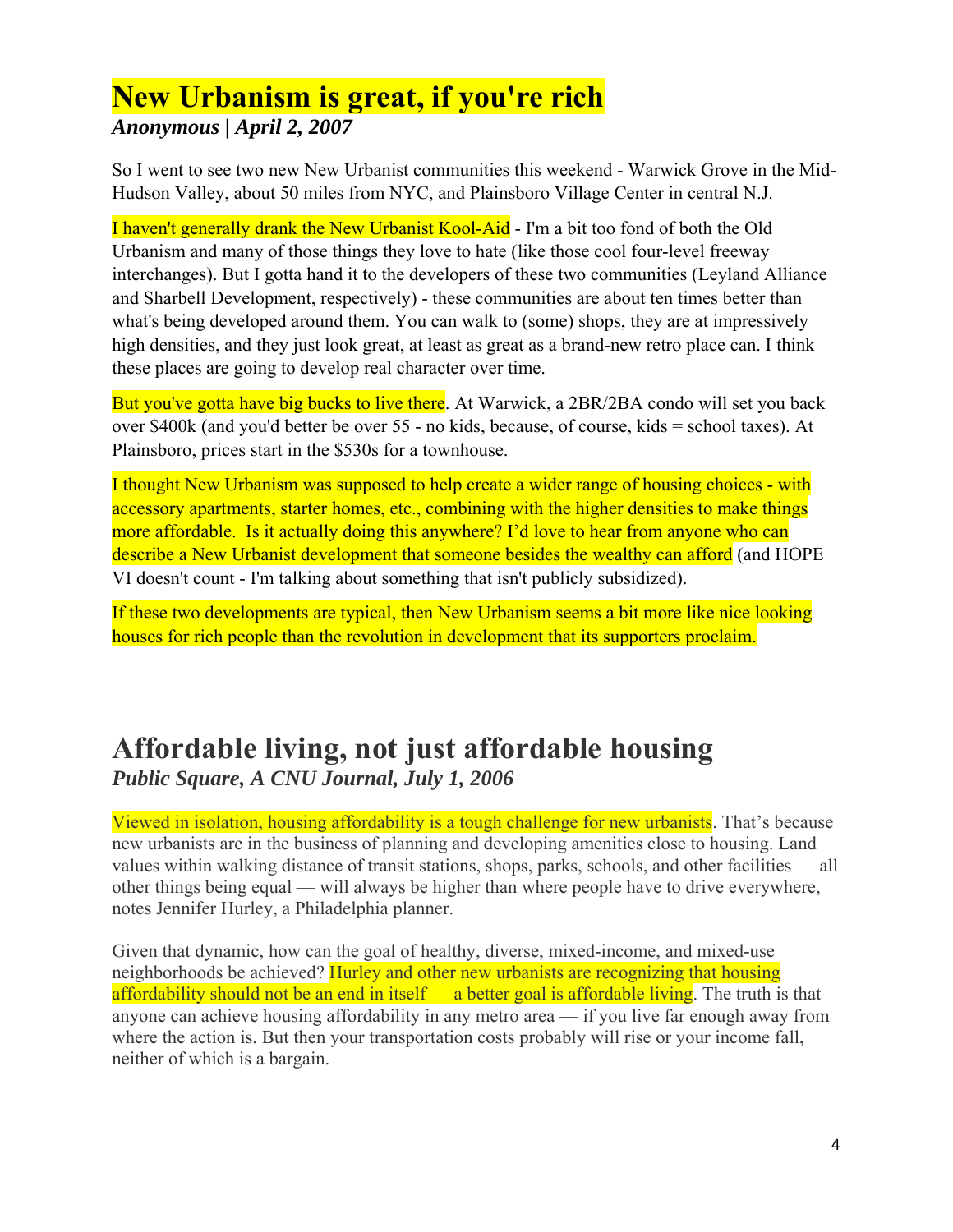### **The Affordability Paradox New urbanism is great in concept, but can it be affordable?**  *Ruth Walker, The Town Paper, October 2007*

Call it the affordability paradox.

Diversity, including income diversity, is essential to new urbanism. To be authentic communities, and not just yuppie theme parks, traditional neighborhood developments (TNDs) have to include a mix of people -- of various ages and incomes.

One of the new urbanist principles reads: "Within neighborhoods, a broad range of housing types and price levels can bring people of diverse ages, races, and incomes into daily interaction, strengthening the personal and civic bonds essential to an authentic community.

And yet the charge of elitism often clings to new urbanism. "Can We Afford New Urbanism?" *Pine Magazine* asked in a much-noticed article last year.

Emily Talen of Arizona State University in Tempe, co-chair of the Affordable Housing Initiative of the Congress for the New Urbanism (CNU), has done a study of greenfield TNDs and found them "incredibly unaffordable," she says.

She surveyed 234 completed market-rate TNDs built without public subsidies or inclusionary zoning requirements and found that only about 15 percent included units affordable for those with the local area median income.

The evidence suggests to her that it is a "delusion" to think that market forces and a variety of price points will suffice to make a TND a truly diverse community.

Part of the issue is that buyers into new urbanist developments are paying a premium for the design itself -- even for small units. "Bad design is the only known technique to keep housing affordable," Andrés Duany remarked provocatively at one point during CNU XV in Philadelphia this past May. Indeed -- would any development, new urbanist or otherwise -- be seen as a success if its prices did not rise?

### **How Land Trusts Can Counter New Urbanism's Gentrifying Tendencies** *Cat Johnson, Shareable, September 11, 2014*

The principles of New Urbanism, which include walkability, mixed-use neighborhoods, and human-scale design, hold a lot of promise for fostering healthy communities. But there are serious downsides to New Urbanism — the most pressing of which is the displacement of historic communities that get priced out of their own neighborhoods as New Urbanism moves in.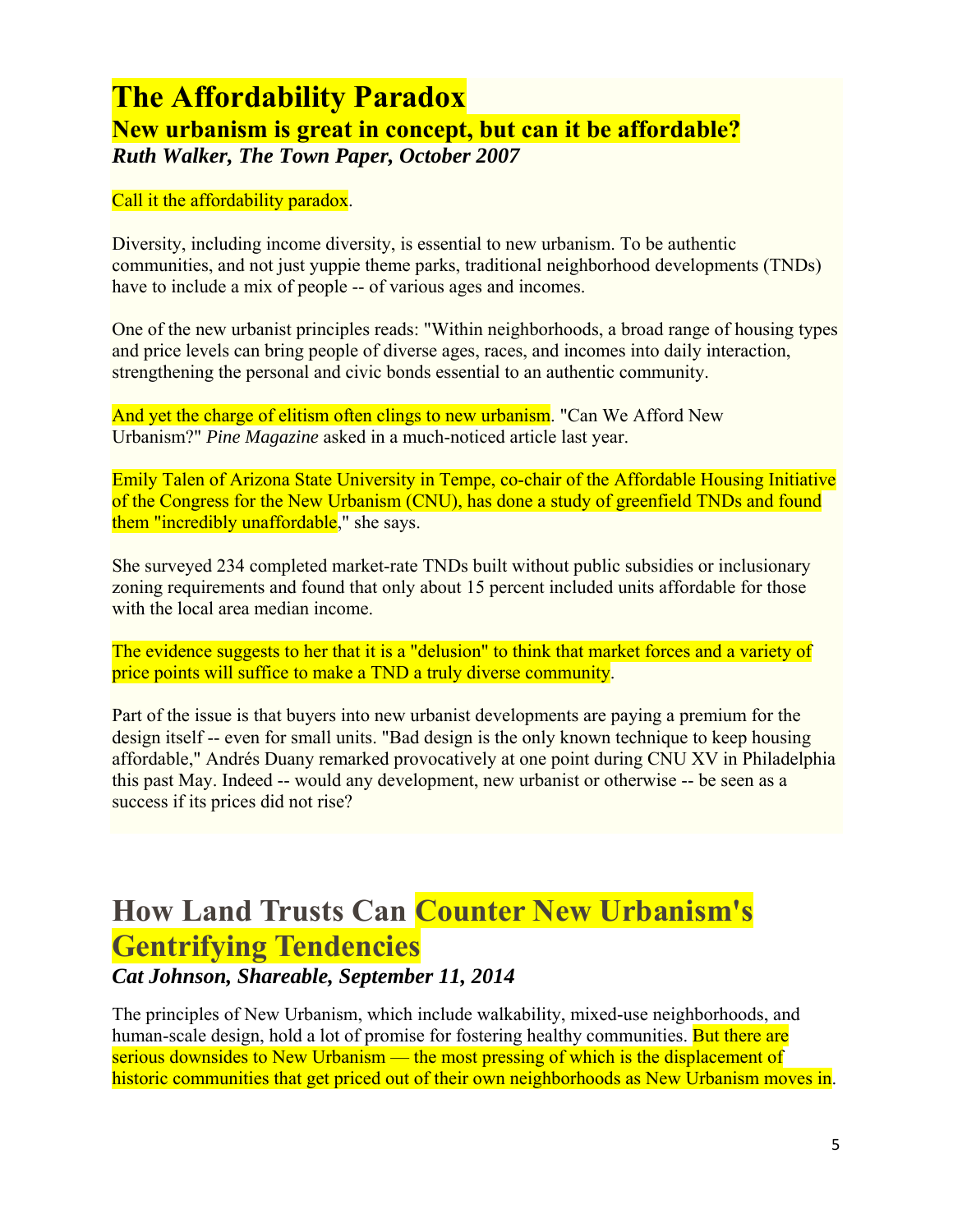### **White City: The New Urban Blight Is Rich People**  *Alexander Nazaryan, Newsweek Magazine, April 2, 2016*

In the 14 years since Richard Florida published *The Rise of the Creative Class*, certain convictions have become religious dogma to the New Urbanist clan: that density is better than sprawl; that young people working on laptops in coffee shops is better than middle-aged people working in cubicles in office parks; that bikes are very good, while cars are very, very bad...

But any intellectual movement must encounter a backlash, and the one to the New Urbanism is only growing, in part because it's now mature enough for us to see its effects. On the face of it, the New Urbanism is very pretty …

Problem is, surfacing is usually whitening: Gentrification by any other name would taste as hoppy, with the same notes of citrus peel. There is really only one strike against the New Urbanism, but it's a strike thrown by Nolan Ryan: It turns cities into play grounds for moneyed, childless whites while pushing out the poor, the working-class, immigrants, seniors and anyone else not plugged into "the knowledge economy." …

## **Affordable Housing and Zoning Techniques**  *Erie County, Pennsylvania, 2012*

#### **New Urbanism / Form Based Codes**

Form based codes do not directly relate to affordable housing, and in most cases, they have been applied in areas where property values tend to be high. However, because form base codes offer greater flexibility in use, they can promote developments that offer a wider range of options. Form based codes encourage a mix of uses, including mixed uses within a structure, making it easier to get around without the expense of a car. They also support a greater variety of unit types, since all uses are allowed if properly designed, and creative approaches such as attached housing, live-work units, and accessory units are easier to accomplish.

It has been noted that shifting to a form based approach tends to increase the development value of land, since it provides predictability to the development process and allows greater creativity and flexibility. This increased value is the direct result of the significant public investment required to develop the code, through community input, visioning and designing the regulating plan, the building form standards, the public space standards and other provisions guiding future development. The Florida Housing Coalition has argued that communities should look to recoup this community investment by requiring that a certain proportion of new units in future residential projects be designated as affordable units.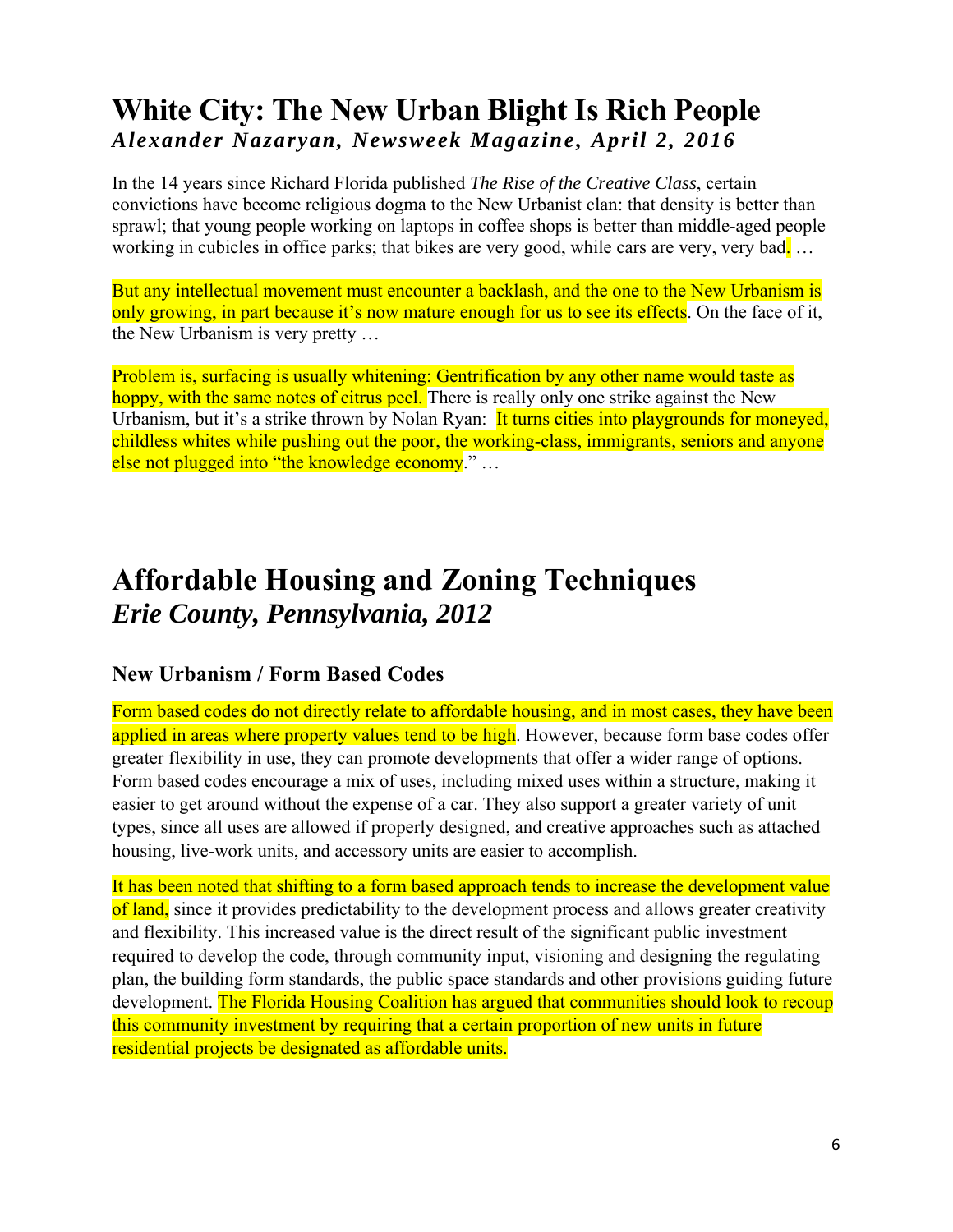### **Can We Afford New Urbanism?**  *Jeremy M.W. Kelly, Pine Magazine, September 7, 2006*

The American people have embraced New Urbanism as a healthy alternative to suburban sprawl, according to Phyllis Bleiweis, executive director at the Seaside Institute, a non-profit organization promoting community development in urban areas through design and the arts. "Over four hundred developments exist across the country and all are doing very well," she said.

How New Urbanism has embraced the American people, however, depends on who you ask. Affordability has complicated the New Urbanist theory, but that hasn't stopped architects and planners from moving forward with developments that seem to bend or completely disregard some of the principles stated in the Charter drafted by the Congress for the New Urbanism, or CNU, a Chicago-based organization that works with developers on implementing the principles of New Urbanism. The Charter for the New Urbanism states those principles that guide public policy, urban planning and design.

# **Form-based codes can turn land use policy into affordable housing strategy**

*Robert Hickey, Center for Housing Policy,* **December 17, 2013** 

Arlington County provides an exciting new example of land value capture in action. Just before Thanksgiving, the county adopted a new form-based zoning code for residential neighborhoods along the Columbia Pike corridor. Like many form-based codes, Arlington's new form-based overlay increases residential development potential through greater heights and densities. What's distinctive is that it includes both affordability requirements and affordability incentives.

Developers seeking to redevelop residential properties along Columbia Pike are required to set aside between 20 and 35 percent of net new units for affordable housing. The exact affordability requirement is tied to the additional development potential provided at a given site. In addition, the code provides parking and height bonuses for developers that volunteer additional affordable housing.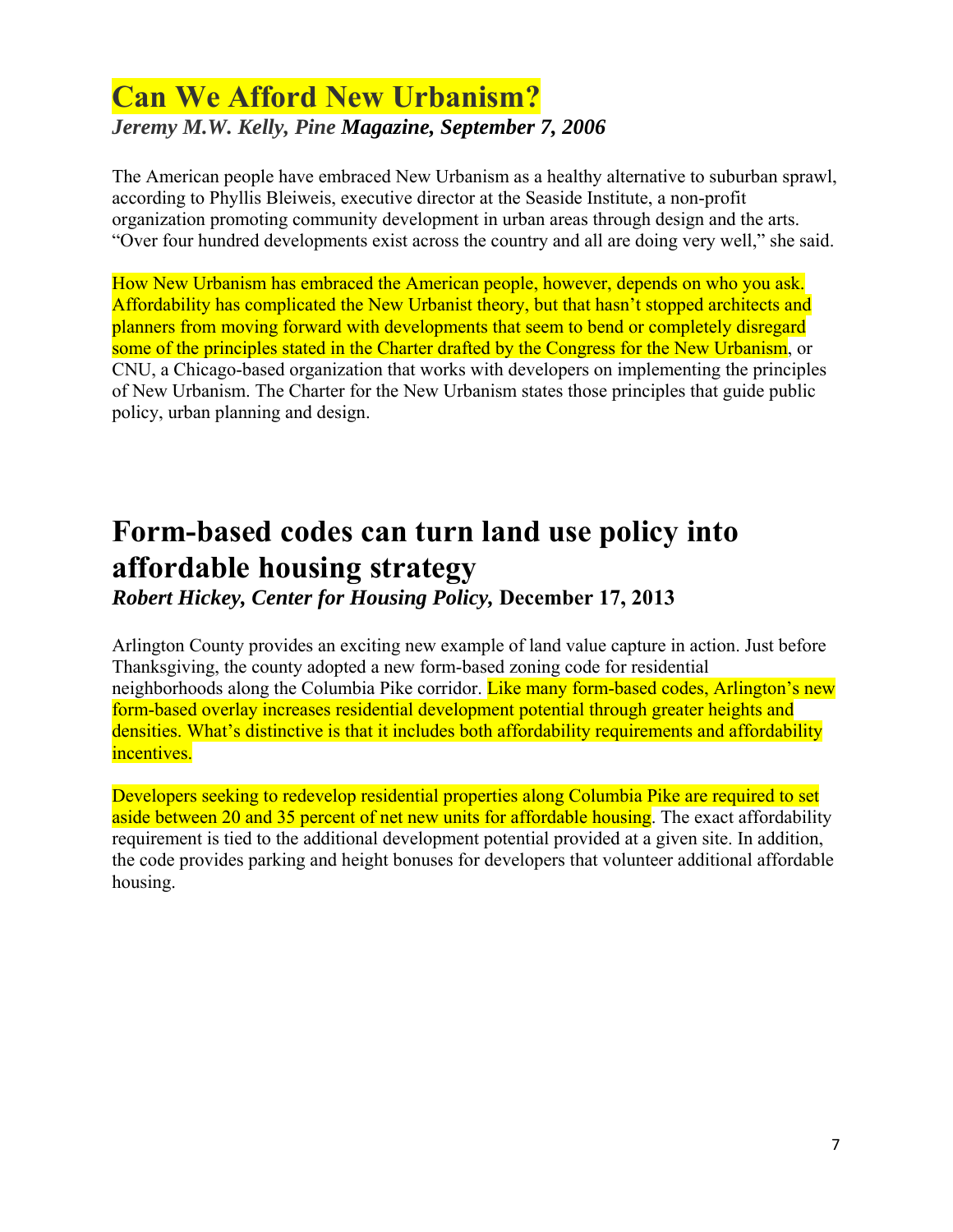### **Balanced Residential Communities: Including Affordable Housing in Smart Growth and New Urbanist Development**  *Jaimie Ross, Affordable Housing Director, 1000 Friends of Florida*

Growth management and smart growth principles can result in historic and open space preservation, and new towns built with traditional neighborhood design, complete with mixed uses and new schools. Smart growth and new urbanism advocates avow affordable housing integral to their models of development. According to the Smart Growth Network and the National Neighborhood Coalition, "smart growth is not achieved if new developments feature a town square, mixed uses, grid street networks, and front porches in the "new urbanist" tradition, but fail to plan for affordable housing opportunities." Unfortunately, the reality is that Florida's large scale developments and new urbanist communities can boast little or no affordable housing

Large scale developers and the developers of new urbanist communities assure local government elected officials, staff, and the public, that the entire spectrum of income groups will be able to live in the new community. They intend to do this by including residential units that range from luxury single-family homes to modest townhouses and apartments. But those smaller detached homes, townhomes, and apartments that started out as "affordable" become unaffordable in short order due to rapidly appreciating land values.

New urbanism and traditional neighborhood design have been a marketing success story. This is a win for smart growth—open space is preserved, less land is used per family, and pedestrian friendly neighborhoods are created where families are in walking or biking distance to shopping, parks, and schools. But the very success of traditional neighborhood design and its desirability results in the failure to meet its stated goal of providing affordable housing.

There is no doubt that land development regulations that permit smart growth and new urbanist communities is a good and positive thing. Developers are creating beautiful built environments that emphasize old fashioned neighborhoods with a mix of uses, built around parks and pedestrian friendly spaces. But their promise to include affordable housing in these lovely new communities is not being realized.

# **New Urbanism**

#### *From Wikipedia, the free encyclopedia*

New Urbanists support: regional planning for open space; context-appropriate architecture and planning; adequate provision of infrastructure such as sporting facilities, libraries and community centers; and the balanced development of jobs and housing. They believe their strategies can reduce traffic congestion by encouraging the population to ride bikes, walk, or take the train. They also hope that this set up will increase the supply of affordable housing and rein in suburban sprawl. The *Charter of the New Urbanism* also covers issues such as historic preservation, safe streets, green building, and the re-development of brownfield land. The ten Principles of Intelligent Urbanism also phrase guidelines for new urbanist approaches.